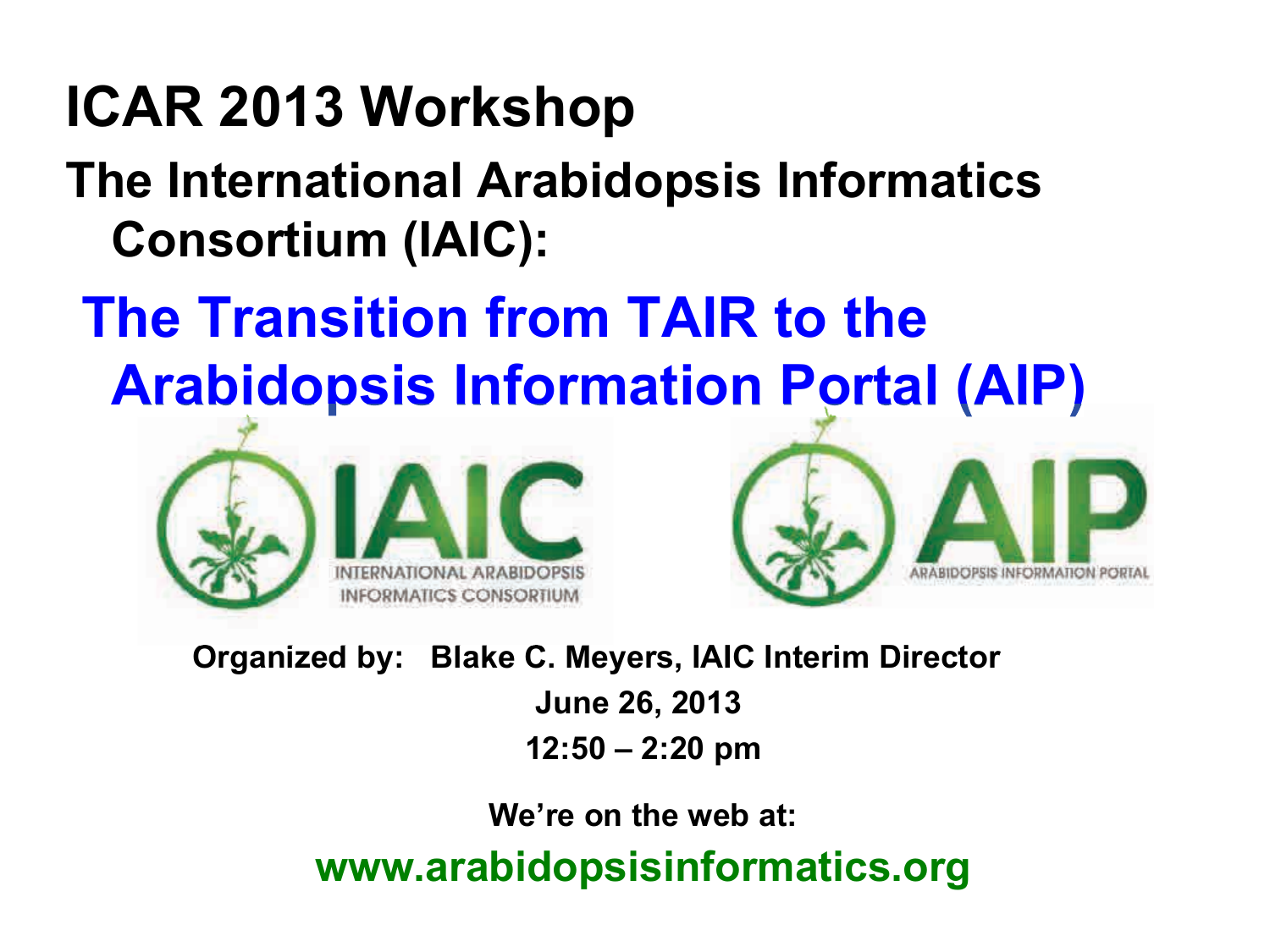

**Part I: IAIC introduction and progress towards the AIP**

**12:50***-* **Blake Meyers, University of Delaware, USA, IAIC Interim Director** 

*The IAIC: How we got here and what's next for Arabidopsis Informatics* 

**1:00- Sean May, University of Nottingham, UK**

**Part II: Examples of community-contributed modules for the AIP** 

- **1:15 pm- Brian Gregory, University of Pennsylvania, USA**
- **1:23 pm- Tetsuro Toyoda, RIKEN Institute, Japan**
- **1:38 pm- Connie Hooper, The University of Western Australia**
- **1:53pm- Josh Heazlewood, Joint BioEnergy Institute, Lawrence Berkeley National Laboratory, USA**

**2:08 pm-** *Discussion/Feedback (see you next July in Vancouver!)*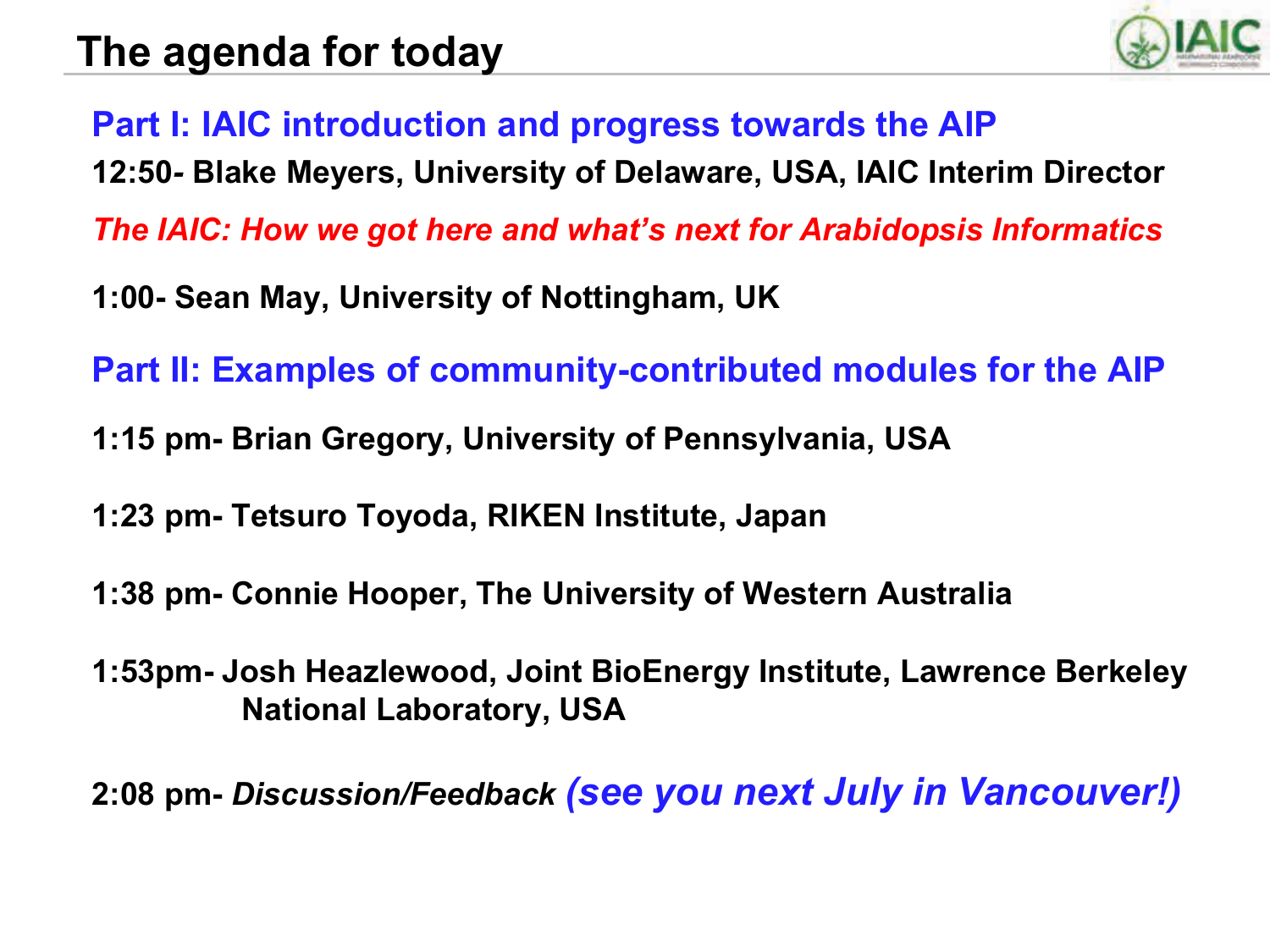## **The IAIC: How we got here**



- Arabidopsis informatics needs are growing quickly, with new data types and a rapidly increasing rate of data generation. How to consolidate and integrate these data?
- Individual investigators are devising new data handling and visualization tools that have broad utility. How to make these widely available?
- The Arabidopsis community is global, yet most of the current informatics support is funded on a national level. How to leverage funding across borders?
- To summarize: what is the best way to internationalize Arabidopsis informatics efforts, to integrate new tools, to maintain long-term stability, and to address the needs of the users?

*!and do this in a way that enhances the position of Arabidopsis in the top tier of model organisms.*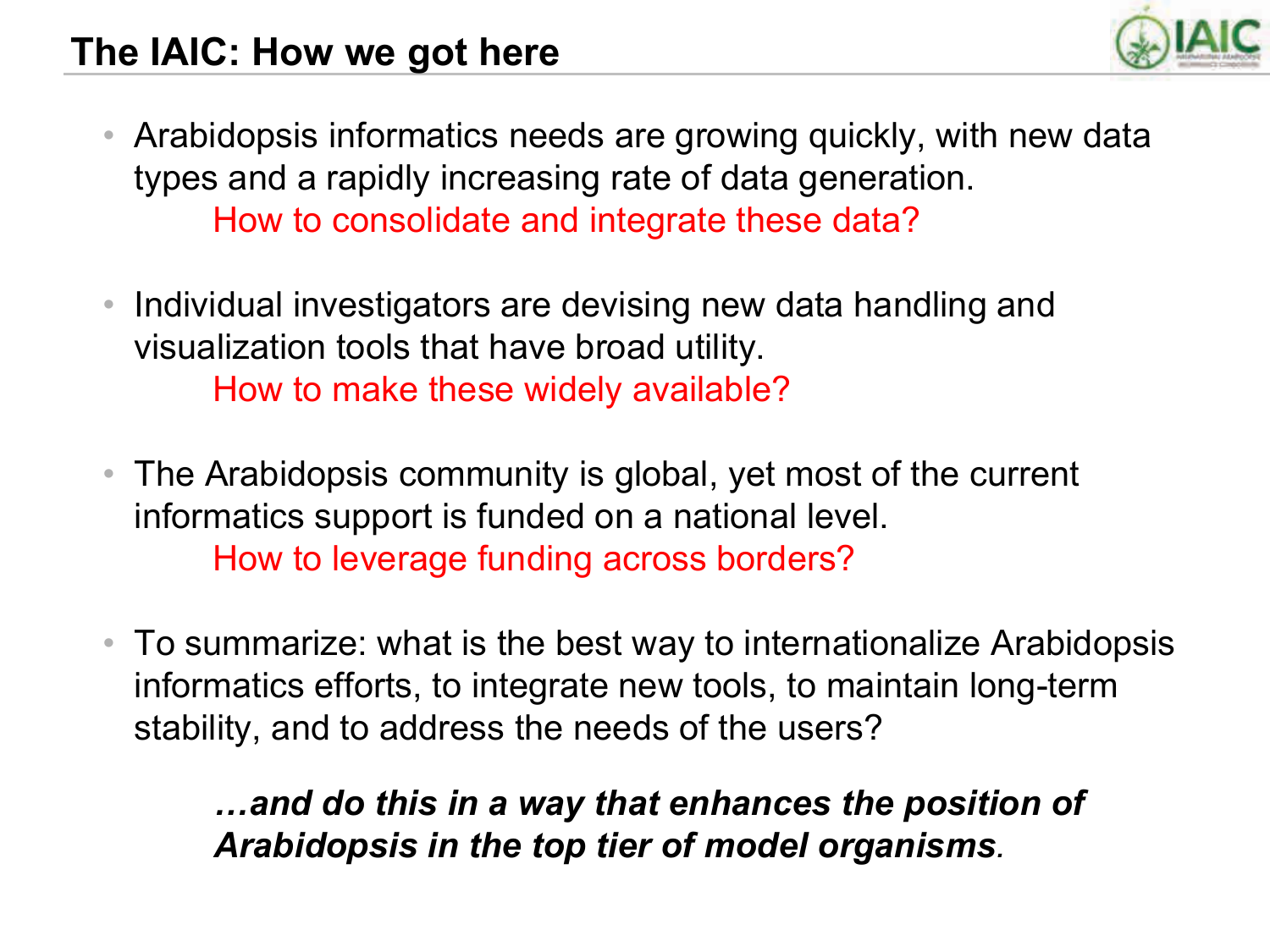

## **2009: Discussion initiated: Arabidopsis meeting, Scotland**

## **2010: Two workshops launched the IAIC and coordinate efforts**

- The Multinational Arabidopsis Steering Committee: UK, April
- The North American Arabidopsis Steering Committee: US, May
- *1st collaborative publication*

## **2011: RCN: An International Arabidopsis Informatics Consortium**

• Funded in June, 2011 for \$500K over five years.

## **"Design Workshop" to brainstorm for the AIP**

- Atlanta, in December, 2011.
- *2nd collaborative publication*



## **Continuing Community discussions like this one**

- 2009/10/11/12/13 "ICAR" (Arabidopsis) conferences.
- 2011/12/13 Plant & Animal Genome conferences.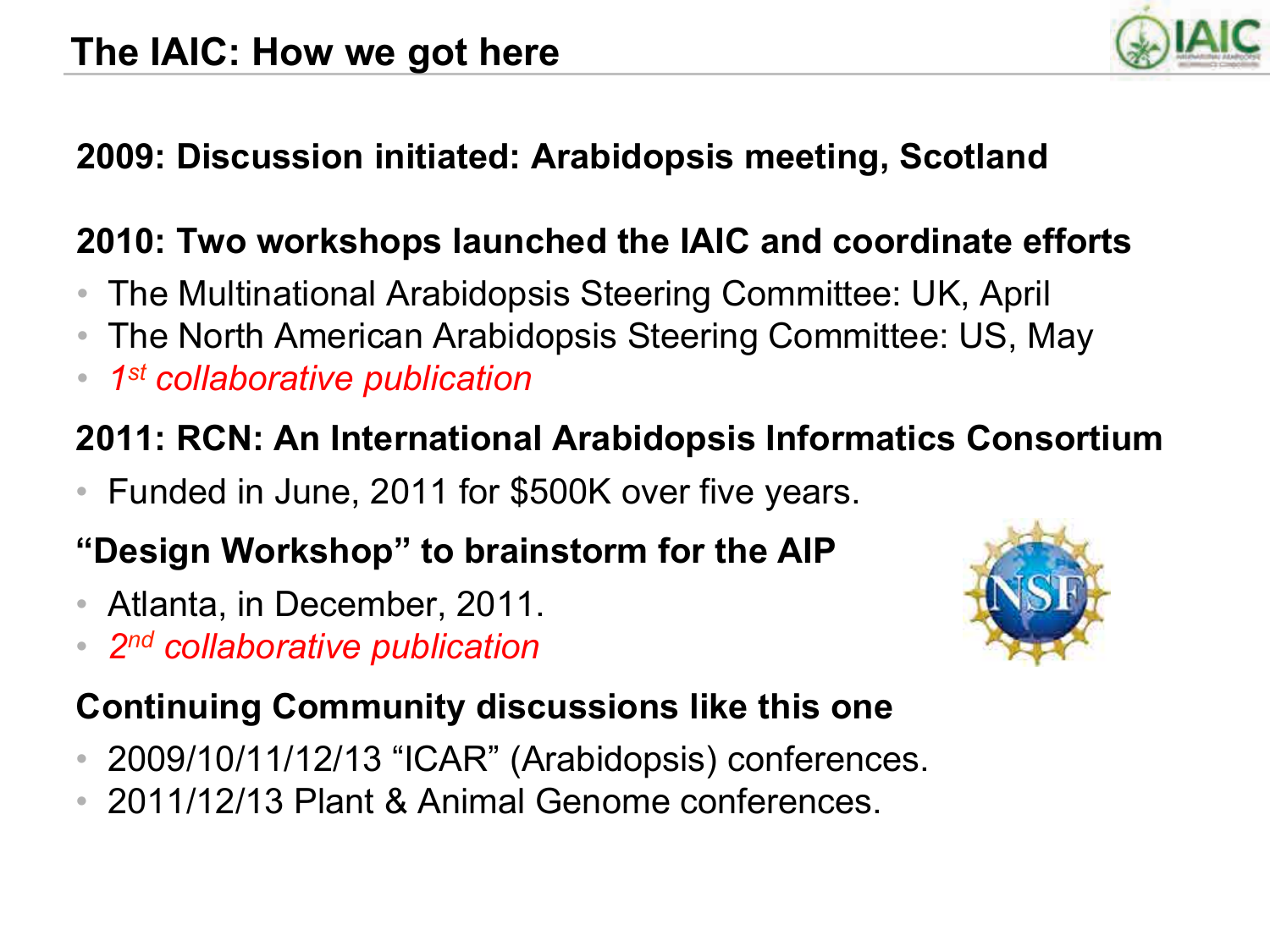The Plant Cell, Vol. 22: 2530-2536, August 2010, www.plantcell.org @ 2010 American Society of Plant Biologists

#### **COMMENTARY**



### An International Bioinformatics Infrastructure to Underpin the **Arabidopsis Community**

International Arabidopsis Informatics Consortium<sup>1,2</sup>

The future bioinformatics needs of the Arabidopsis community as well as those of other scientific communities that depend on Arabidopsis resources were discussed at a pair of recent meetings held by the Multinational Arabidopsis Steering Committee and the North American Arabidopsis Steering Committee. There are extensive tools and resources for information storage. curation, and retrieval of Arabidopsis data that have been developed over recent years primarily through the activities of The Arabidopsis Information Resource, the Nottingham Arabidopsis Stock Centre, and the Arabidopsis Biological Resource Center, among others. However, the rapid expansion in many data types, the international basis of the Arabidopsis community, and changing priorities of the funding agencies all suggest the need for changes in the way informatics infrastructure is developed and maintained. We propose that there is a need for a single core resource that is integrated into a larger international consortium of investigators. We envision this to consist of a distributed system of data, tools, and resources, accessed via a single information portal and funded by a variety of sources, under shared international management of an International Arabidopsis Informatics Consortium (IAIC). This article outlines the proposal for the development, management, operations, and continued funding for the IAIC.

The Multinational Arabidopsis Steering Committee (MASC) and the North American Arabidopsis Steering Committee (NAASC) hosted workshops in Nottingham, UK (April 15 to 16, 2010) and Washington DC (May 10 to 11, 2010) to consider the future bioinformatics needs of the Arabidopsis community as well as other science recent years primarily through the activities of The Arabidopsis Information Resource (TAIR), the Nottingham Arabidopsis Stock Centre (NASC), and the Arabidopsis Biological Resource Center, among others, However, the Arabidopsis community and funding agencies recognize the need for a single data management infrastructure.

level modeling of plant processes and ultimately to translate these findings to crop plants. To achieve these goals, we must develop novel approaches to data management, integration, and access.

The UK workshop addressed three principal issues: the types of data generated by the Arabidopsis community, the types of

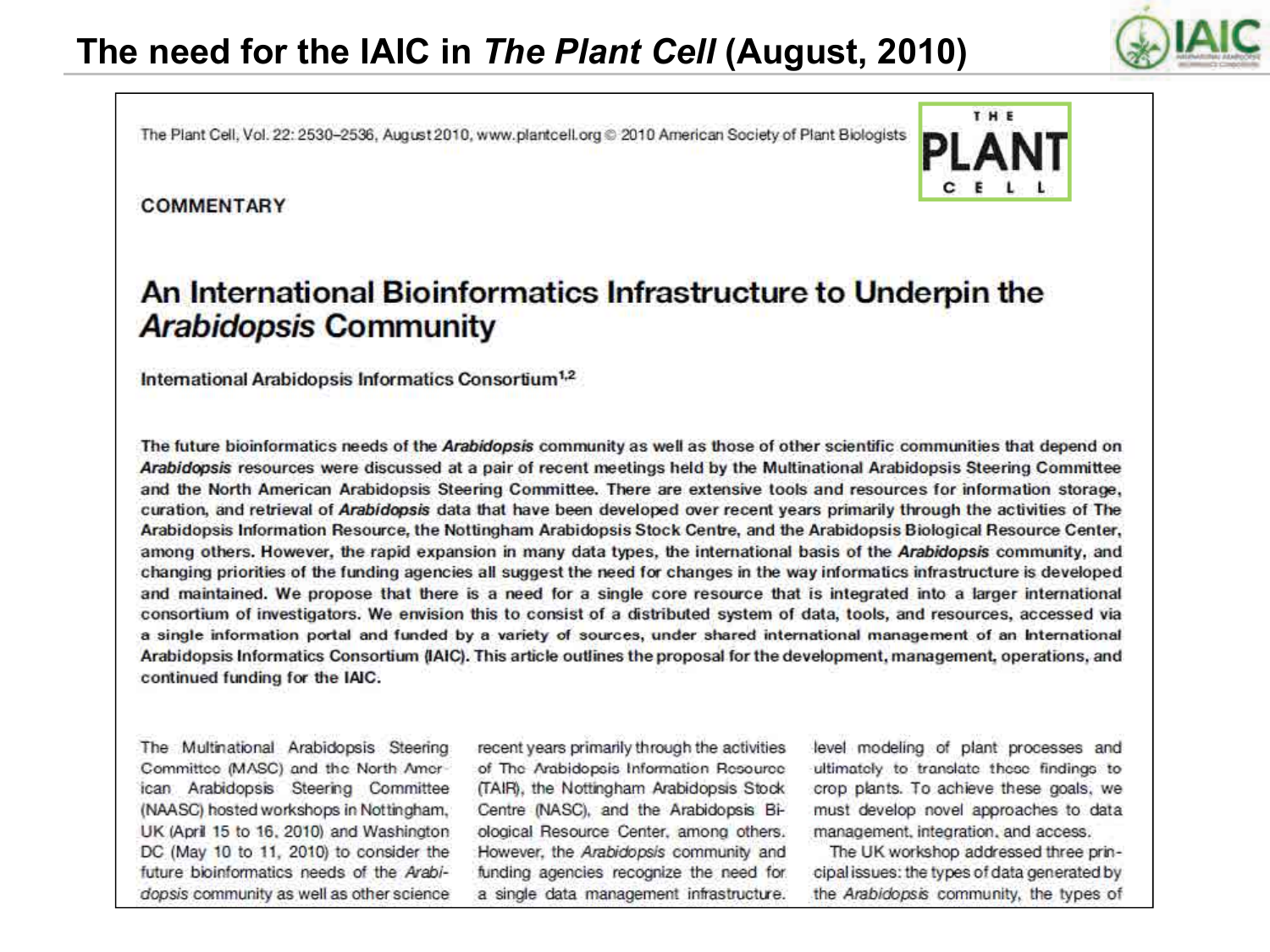

- **Goal:** *What should the AIP be, and how to achieve it?*
- **Workshops Outcomes**

# **Brainstorming transformative aspects of the AIP**

**Examples:** 

- **Modular design: integrate global resources**
- **Individualized user space: 'Dashboard'**
- **Full integration of social media tools: App store**
- **Allow direct access to databases, data stores, and other low level assets: "power users" can develop new methods and applications**

## **Identifying challenges for the AIP**

**Examples:** 

- **Achieving community buy-in**
- **Community agreement on data standards and their adoption**
- **Redirection to community development of apps**
- **Discrete fundable projects**
- **Leveraging existing cyberinfrastructure**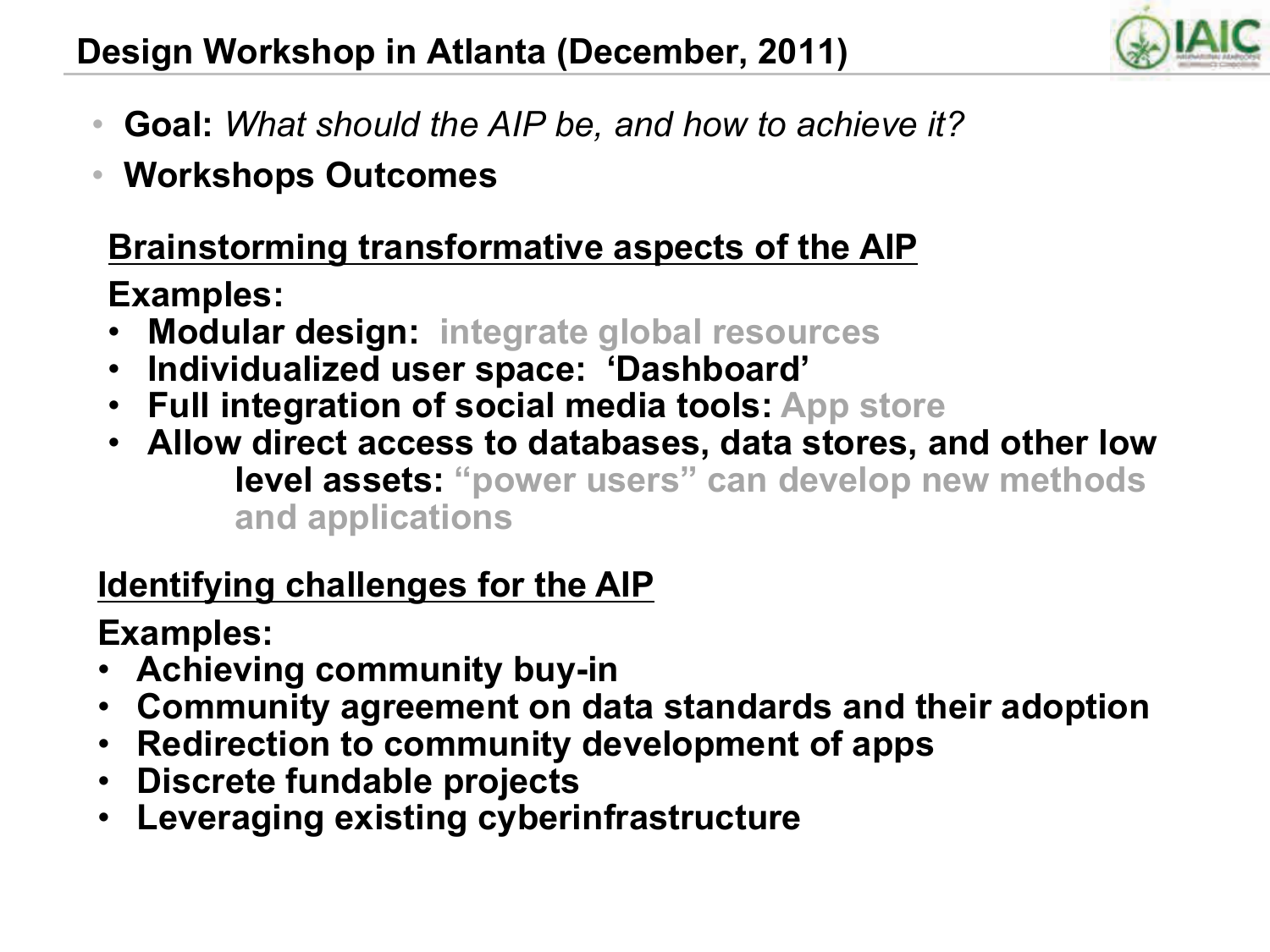The Plant Cell, Vol. 24: 2248-2256, June 2012, www.plantcell.org © 2012 American Society of Plant Biologists. A

#### **COMMENTARY**



### Taking the Next Step: Building an Arabidopsis Information Portal<sup>on</sup>

#### The International Arabidopsis Informatics Consortium<sup>1,2</sup>

The Arabidopsis Information Portal (AIP), a resource expected to provide access to all community data and combine outputs into a single user-friendly interface, has emerged from community discussions over the last 23 months. These discussions began during two closely linked workshops in early 2010 that established the International Arabidopsis Informatics Consortium (IAIC). The design of the AIP will provide core functionality while remaining flexible to encourage multiple contributors and constant innovation. An IAIC-hosted Design Workshop in December 2011 proposed a structure for the AIP to provide a framework for the minimal components of a functional community portal while retaining flexibility to rapidly extend the resource to other species. We now invite broader participation in the AIP development process so that the resource can be implemented in a timely manner.

#### **INTRODUCTION**

Increasing global demands for improved agricultural products including fiber, food, and fuel intensifies the need for a thorough understanding of the basic biology and ecology of plants. The growing challenges of climate instability, competition for arable land, and the need to transition to renewable and carbon-neutral energy sources will only

crops and other economically and agronomically important species. As in nearly all major scientific endeavors, the Arabidopsis community is global. However, in recent years, most of the financial support for the primary community informatics resource has been provided on a national level. specifically, the funding of The Arabidopsis

storage, access, and interconnectivity. It is worthwhile emphasizing that the Arabidopsis community in particular, and the plant community as a whole, needs the services currently provided by TAIR, and in the near future to be provide by the AIP, because innumerable non-Arabidopsis publications reference Arabidopsis genes. In the ab-

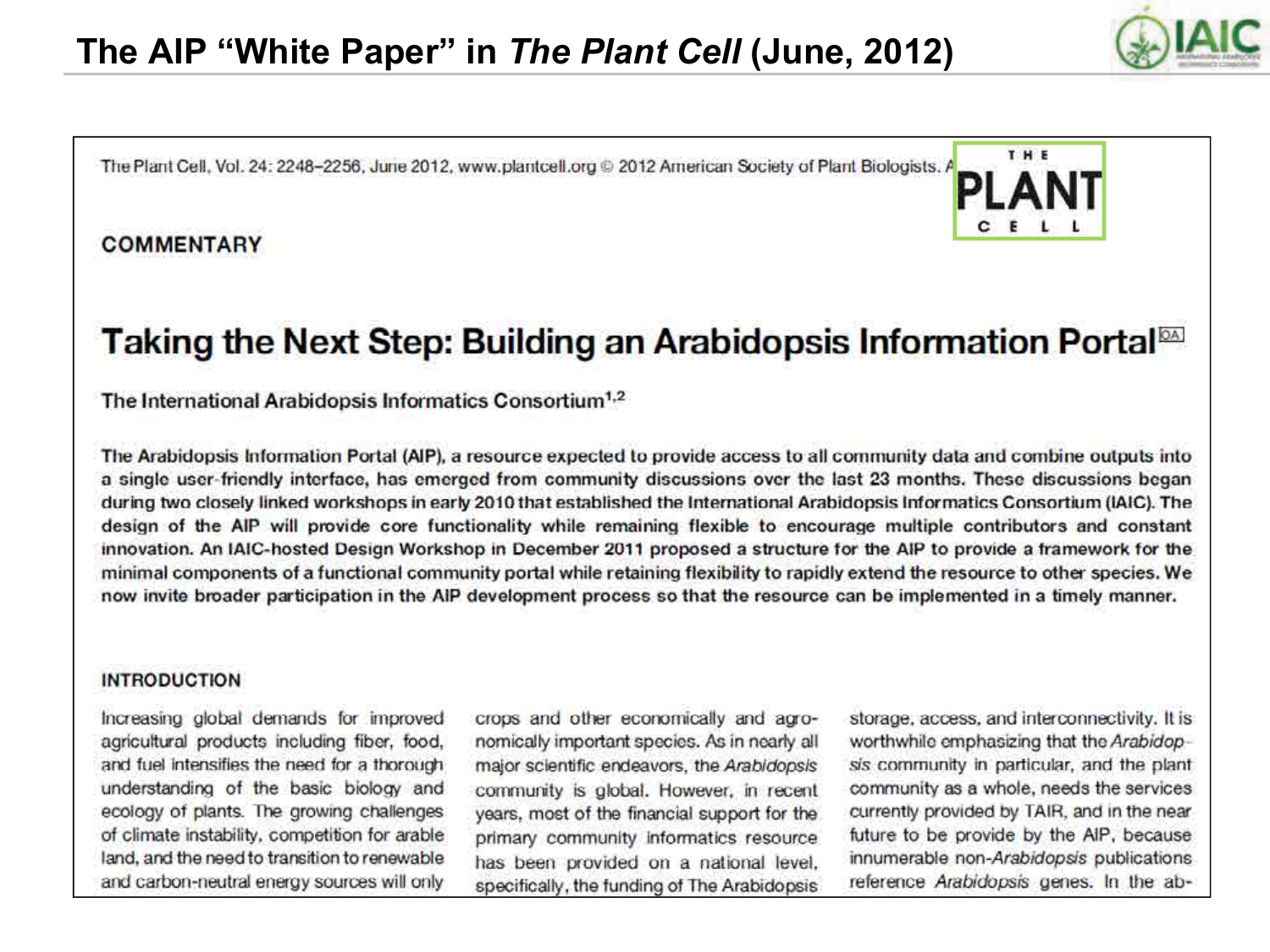

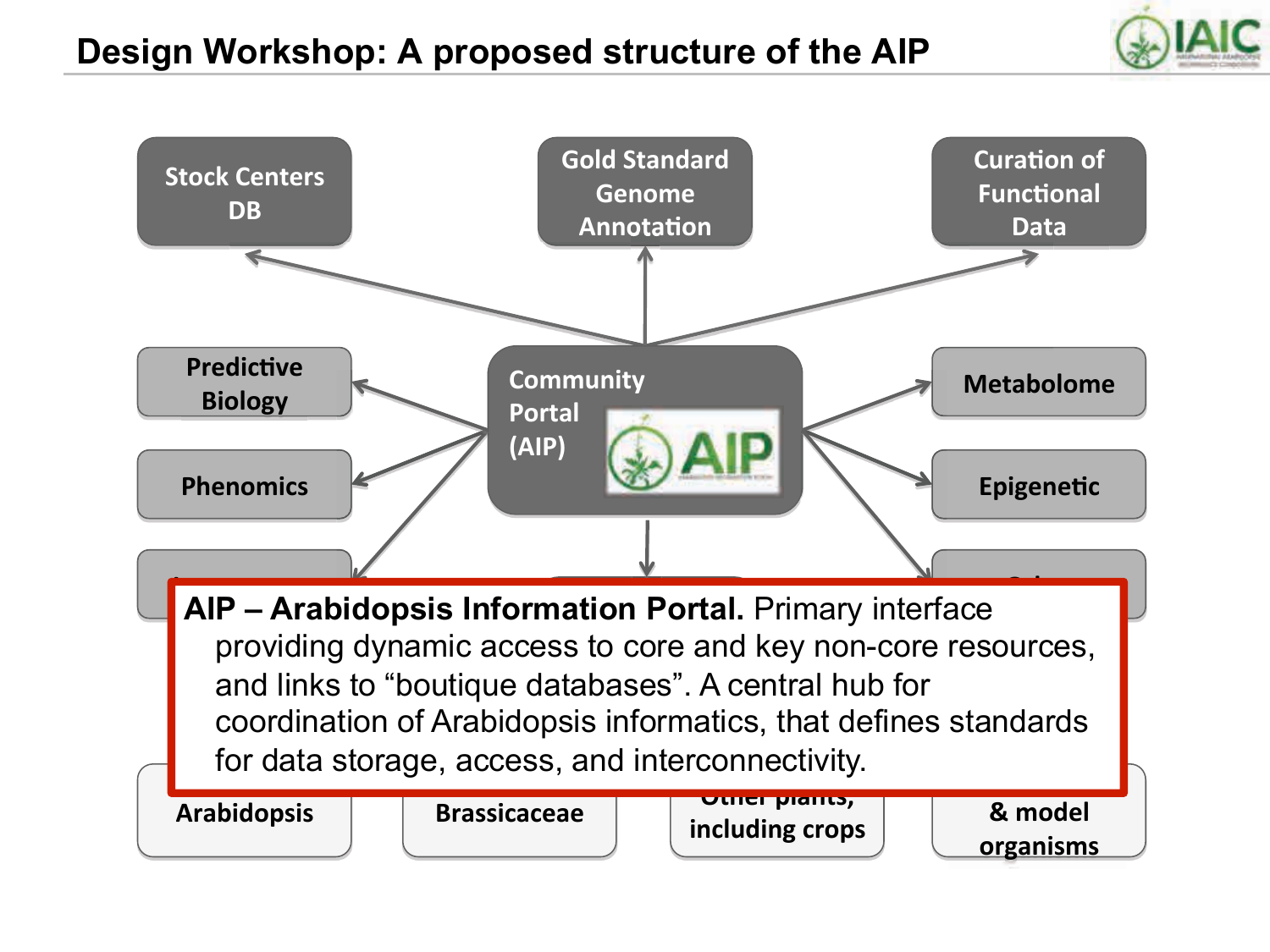

### **Scientific Advisory Board (SAB)** to provide key AIP oversight and:

- o Guide and shape future activities
- o Help to encourage compliance with standards set by the AIP
- o Point of contact with the community/contributors

## **Members elected February 2012**

- **1. Mark Estelle**, University of California, San Diego, USA **(chair)**
- **2. Gloria Coruzzi**, New York University, USA
- **3. Kazuki Saito**, RIKEN PSC, Chiba University, Japan
- **4. Magnus Nordborg**, GMI, Austria
- **5. Mark Forster**, Syngenta, UK
- **6. Paul Kersey**, European Bioinformatics Institute (EBI), UK
- **7. Xuemei Chen**, University of California, Riverside, USA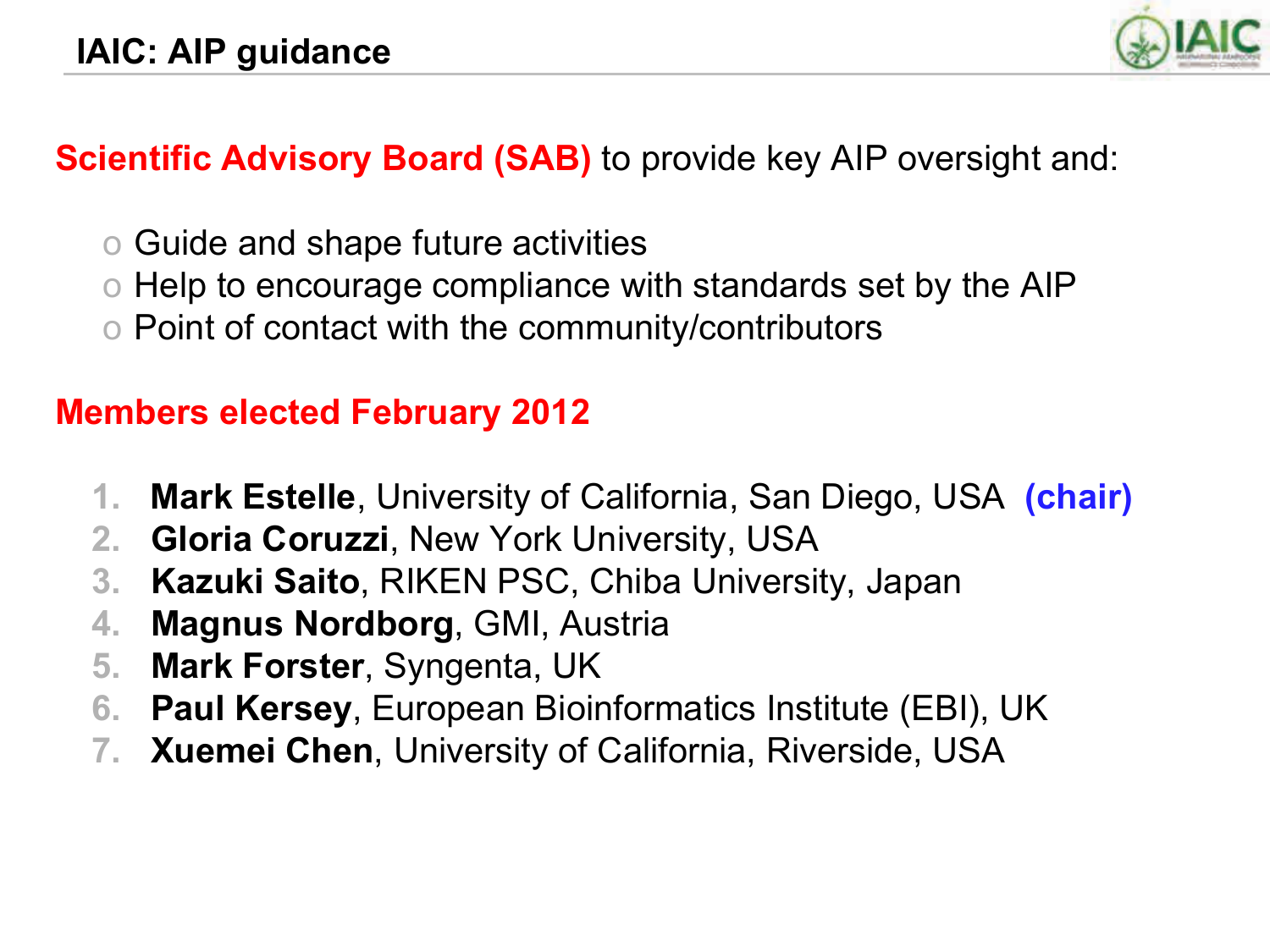# The Arabidopsis and plant communities & the IAIC

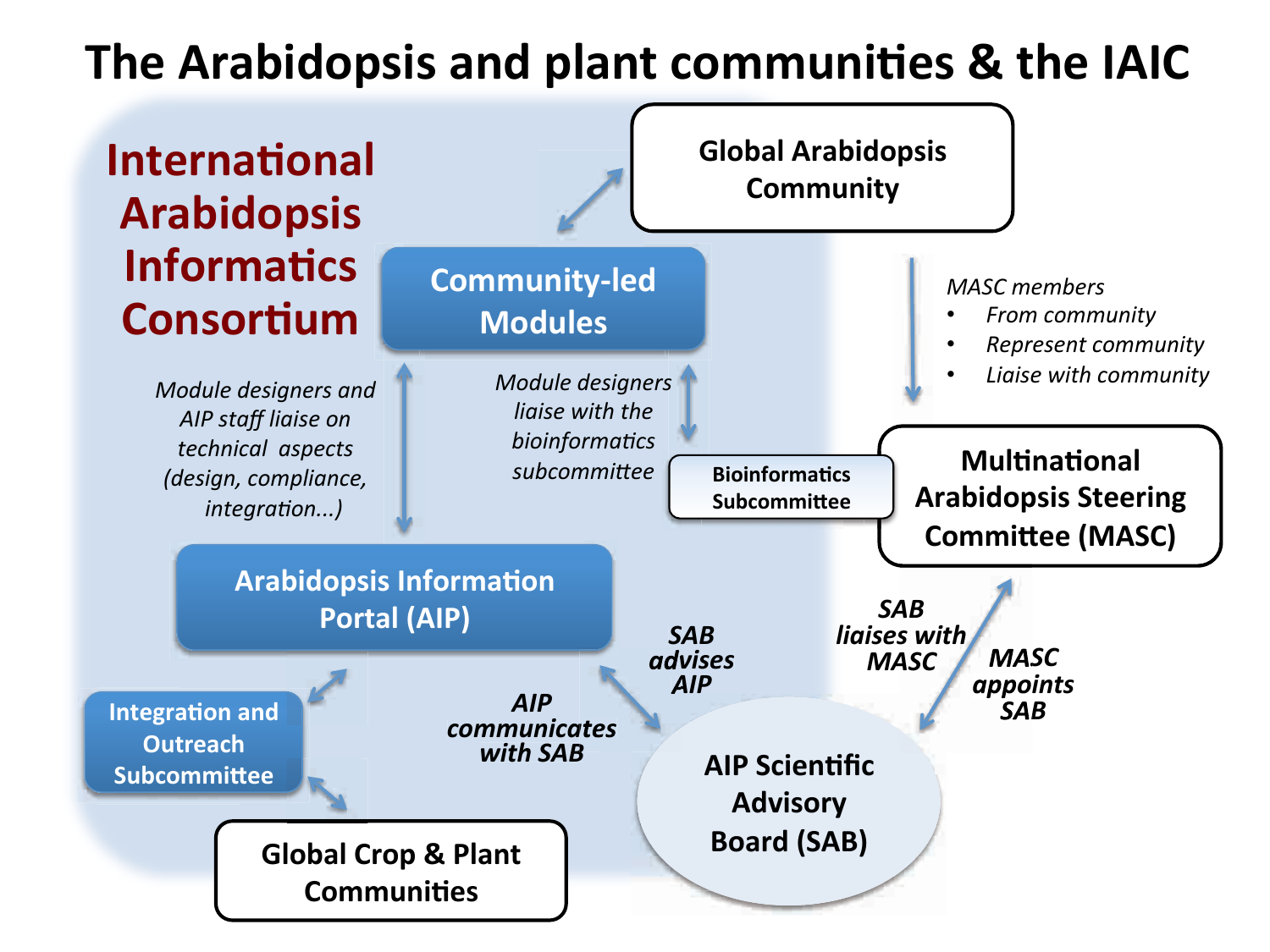

# **Current Status of Portal Development**

- **1. September 2012:** AIP proposal submitted to NSF by Chris Town *et al.*
- **2. Early 2013:** The proposal team was asked by NSF to develop a detailed "Project Execution Plan (PEP)".
- **3. Late April 2013:** Team visits NSF for a reverse site visit.
- **4. June 2013:** PIs continue to refine the PEP in response to the site visit team's concerns and NSFs desire for a fully detailed PEP.
	- *It is hoped that a final PEP will be achieved in the next 1-2 months.*

## **Updates on the TAIR to AIP Transition**

- **1. March 2013:** most TAIR software has been migrated to run on iPlant Collaborative (iPC) hardware.
	- The TAIR interface will continue to be available at the same URL (http://arabidopsis.org) after the migration is complete.
	- The URL will direct traffic to the TAIR software running on iPC servers.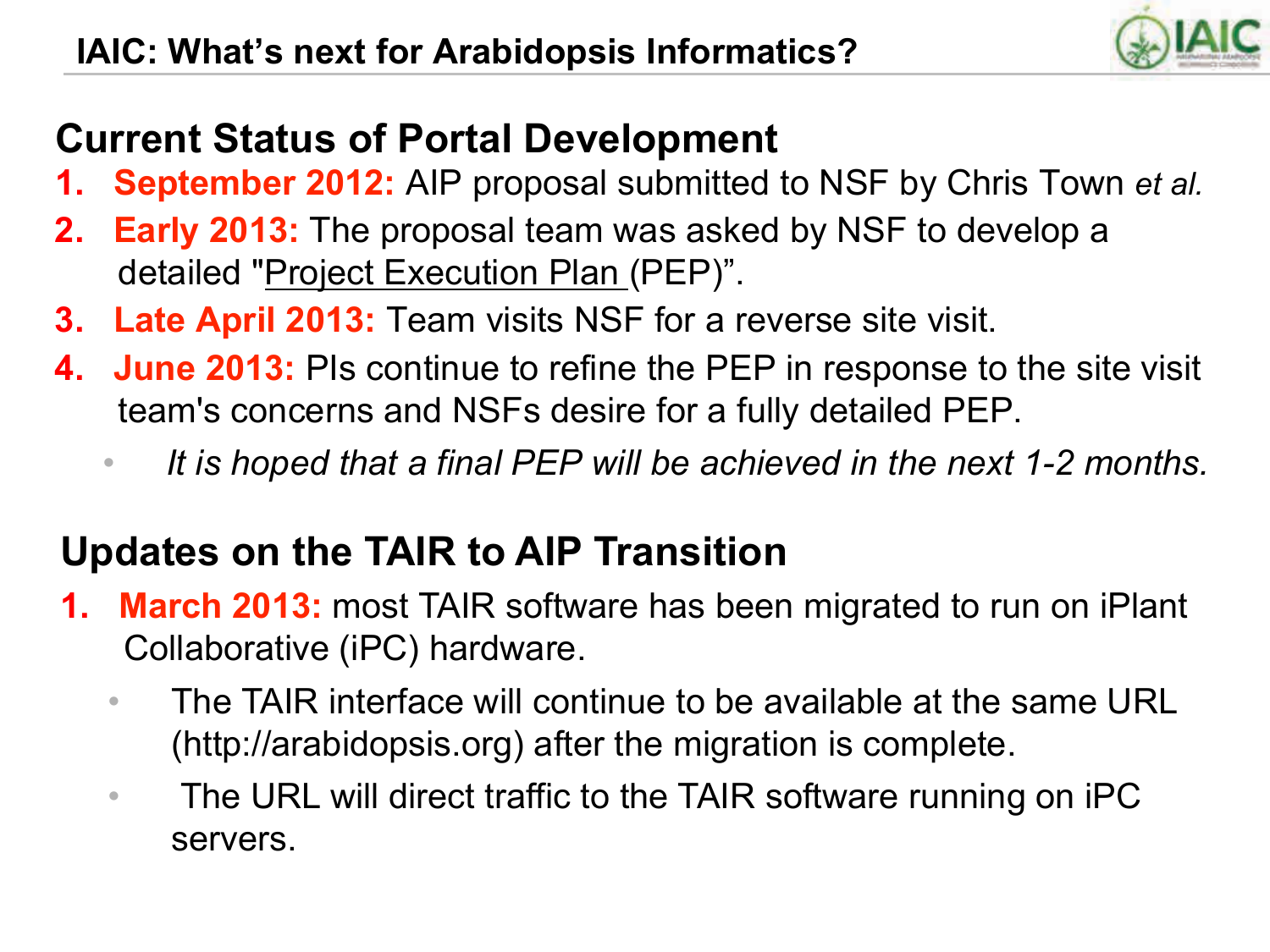

## **Module integration and development**

After AIP funding is secured top IAIC priorities will be:

- to facilitate integration of existing community modules into the AIP
- to identify community members that are interested in developing modules for integration into the AIP

## **Outreach to other plant communities**

- Begin engaging more fully in outreach and integration with other plant communities including crop researchers.
- Plans for international efforts will be augmented by interactions with the Multinational Arabidopsis Steering Committee (MASC) and other plant networks.